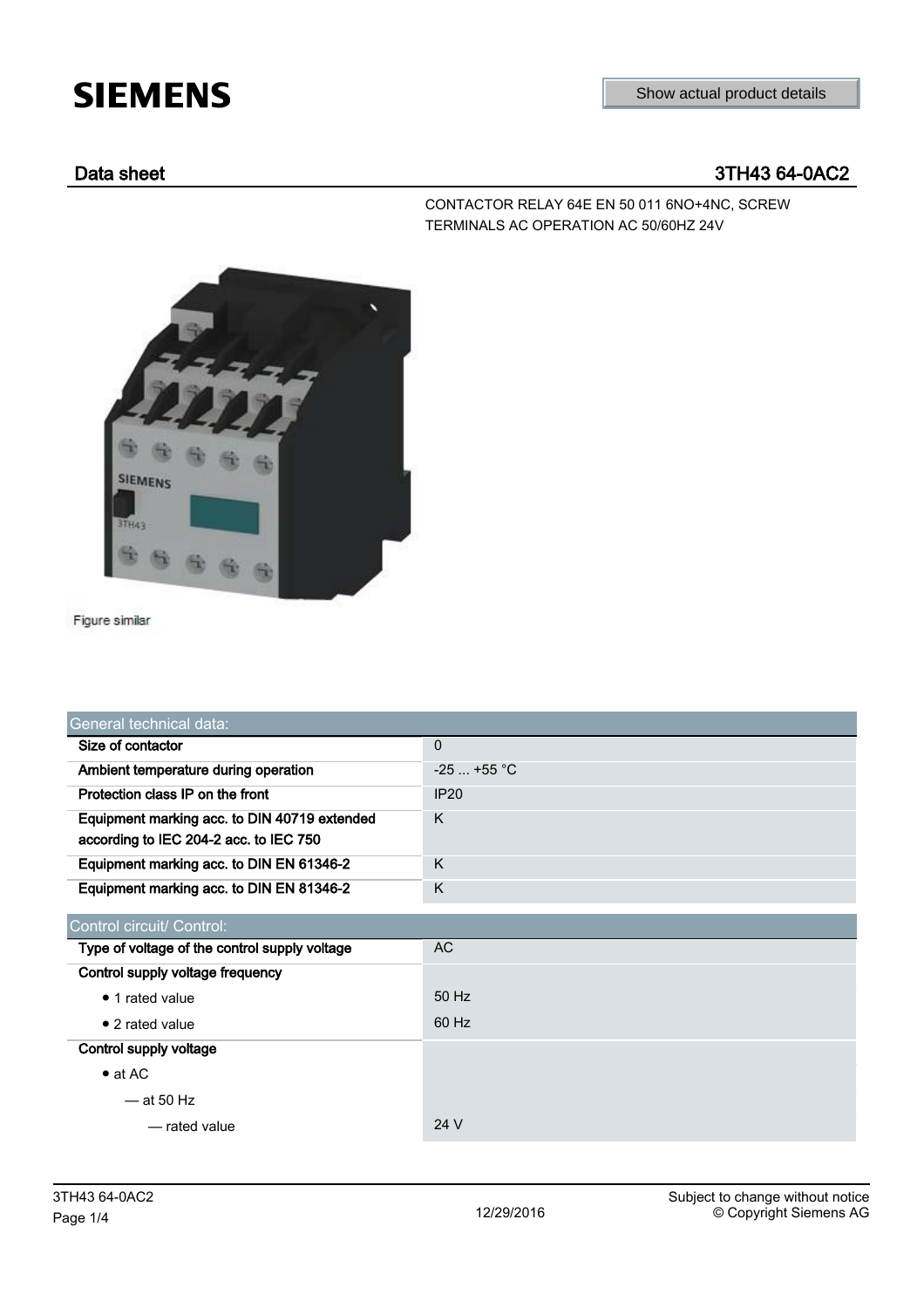| $-$ at 60 Hz                                               |                                                                                           |
|------------------------------------------------------------|-------------------------------------------------------------------------------------------|
| - rated value                                              | 24 V                                                                                      |
| Auxiliary circuit:                                         |                                                                                           |
| <b>Operating current at AC-15</b>                          |                                                                                           |
| • at 230 V rated value                                     | 10A                                                                                       |
| • at 400 V rated value                                     | 6 A                                                                                       |
| Identification number and letter for switching<br>elements | 64 E                                                                                      |
| Number of NC contacts for auxiliary contacts               | 4                                                                                         |
| · lagging switching                                        | 0                                                                                         |
| · delayed switching                                        | $\Omega$                                                                                  |
| · make-before-break switching                              | 0                                                                                         |
| Number of NO contacts for auxiliary contacts               | 6                                                                                         |
| · delayed switching                                        | 0                                                                                         |
| · leading contact                                          | 0                                                                                         |
| · make-before-break switching                              | 0                                                                                         |
| Number of CO contacts for auxiliary contacts               | 0                                                                                         |
| <b>Connections/ Terminals:</b>                             |                                                                                           |
| Type of electrical connection for auxiliary and control    | screw-type terminals                                                                      |
| current circuit                                            |                                                                                           |
| Mechanical data:                                           |                                                                                           |
| <b>Mounting type</b>                                       | screw and snap-on mounting onto 35 mm standard mounting rail<br>according to DIN EN 50022 |
| <b>Width</b>                                               | 55 mm                                                                                     |
| Height                                                     | 78 mm                                                                                     |
| Depth                                                      | 102 mm                                                                                    |
|                                                            |                                                                                           |

Certificates/approvals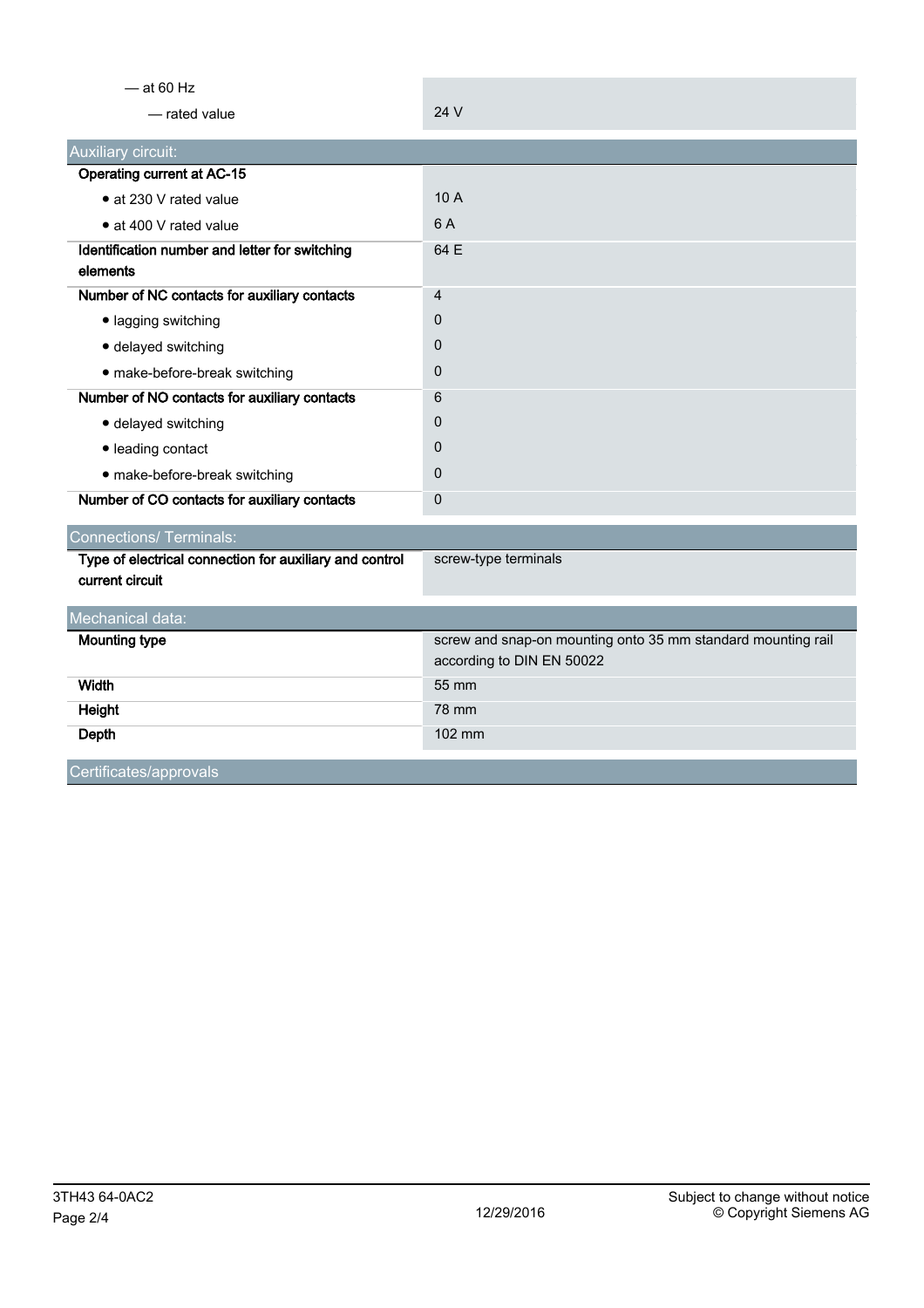| <b>General Product Approval</b>       |            |                          |             | Declaration of                | <b>Test</b>                                                      |
|---------------------------------------|------------|--------------------------|-------------|-------------------------------|------------------------------------------------------------------|
|                                       |            |                          |             | Conformity                    | <b>Certificates</b>                                              |
| CCC                                   | <b>CSA</b> | U<br>UL                  |             | EG-Konf.                      | spezielle<br>Prüfbescheinigunge<br>n<br>$\overline{\phantom{0}}$ |
| <b>Test Certificates</b>              |            | <b>Shipping Approval</b> |             |                               |                                                                  |
| Typprüfbescheinigu<br>ng/Werkszeugnis | sonstig    | J∆<br>DNV<br><b>DNV</b>  | GL(3)<br>GL | <b>Kegister</b><br><b>LRS</b> | <b>RMRS</b>                                                      |

| other   |                   |               |  |
|---------|-------------------|---------------|--|
| sonstig | Umweltbestätigung | Bestätigungen |  |

| Safety related data:                                     |                      |  |  |
|----------------------------------------------------------|----------------------|--|--|
| Protection against electrical shock                      | finger-safe          |  |  |
| B10 value with high demand rate acc. to SN 31920         | 1 000 000            |  |  |
| $\bullet$ Note                                           | With $0.3 \times$ le |  |  |
| T1 value for proof test interval or service life acc. to | 20y                  |  |  |
| <b>IEC 61508</b>                                         |                      |  |  |

## Further information

Information- and Downloadcenter (Catalogs, Brochures,…) <http://www.siemens.com/industrial-controls/catalogs>

### Industry Mall (Online ordering system)

<https://mall.industry.siemens.com/mall/en/en/Catalog/product?mlfb=3TH4364-0AC2>

#### Cax online generator

<http://support.automation.siemens.com/WW/CAXorder/default.aspx?lang=en&mlfb=3TH4364-0AC2>

Service&Support (Manuals, Certificates, Characteristics, FAQs,...) https://support.industry.siemens.com/cs/ww/en/ps/3TH4364-0AC

Image database (product images, 2D dimension drawings, 3D models, device circuit diagrams, EPLAN macros, ...) [http://www.automation.siemens.com/bilddb/cax\\_de.aspx?mlfb=3TH4364-0AC2&lang=en](http://www.automation.siemens.com/bilddb/cax_de.aspx?mlfb=3TH4364-0AC2&lang=en)